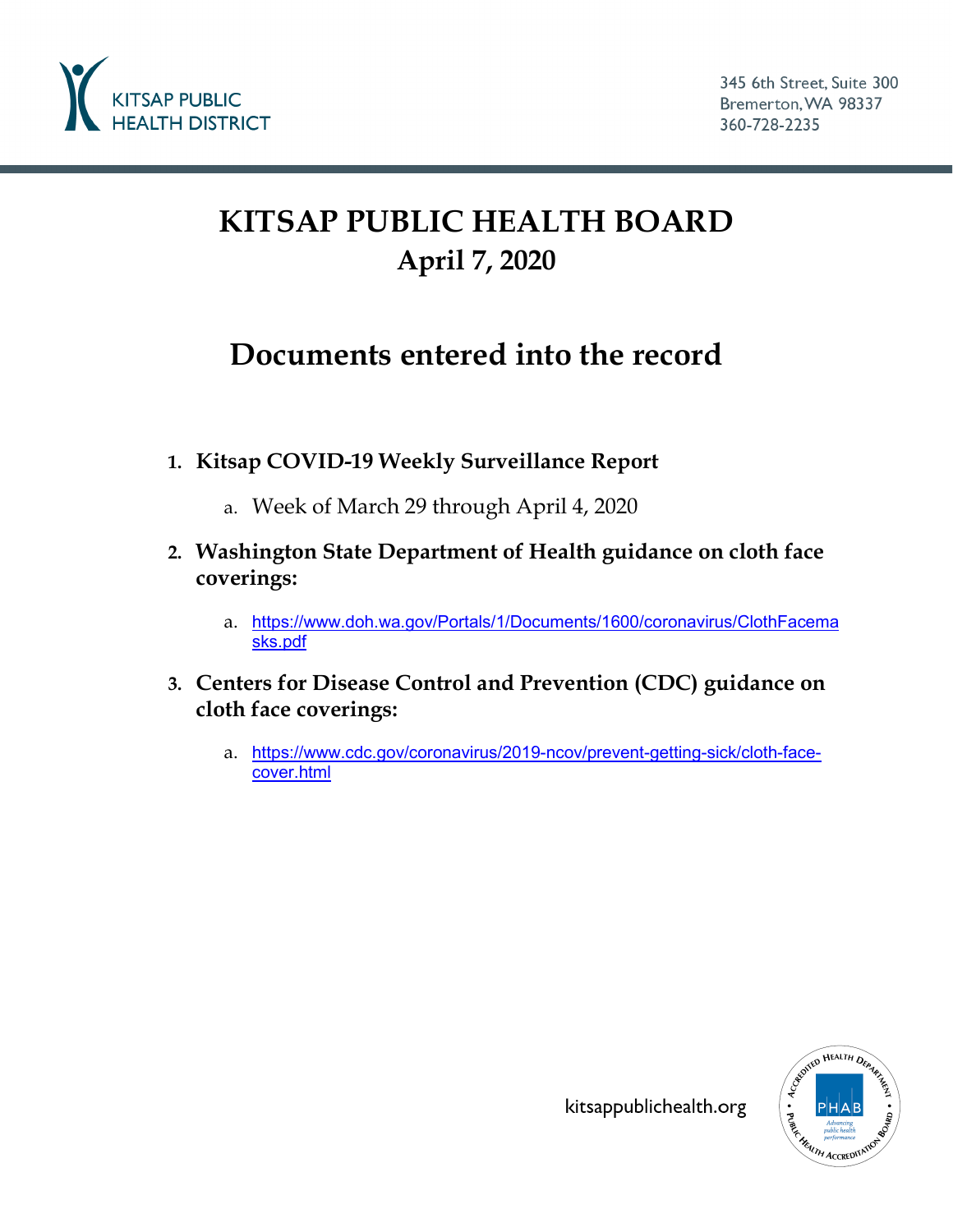

**Summary:** COVID-19 is an illness caused by a new type of coronavirus. There were 42 positive COVID-19 tests between 3/29/2020 and 4/4/2020, bringing the total number of Kitsap resident cases to 104. Healthcare visits for coronavirus-like illness (CLI) decreased, with 81 visits between 3/22/2020 and 3/28/2020. There have been 0 reported Kitsap resident coronavirus-related deaths as of April 4<sup>th</sup>, 2020. Local coronavirus activity is higher than normal due to a novel strain (COVID-19).

#### **COVID-19 Lab Confirmed Positive Cases by Lab Confirmation Date**



#### **Rate of COVID-19 Lab Confirmed Positive Cases per 100,000 Residents by Geographic Region in 2020**



| 2020 Total              |       |
|-------------------------|-------|
| # Tested                | 1,944 |
| # Positive Covid-19     | 104   |
| # Negative Covid-19     | 1,840 |
| <b>Percent Positive</b> | 5%    |
| Percent Hospitalized    | 12%   |
| Overnight*              |       |
| # of Deaths             |       |
|                         |       |

| Cases by Geography | N(%)    |
|--------------------|---------|
| Bainbridge Island  | 10(10%) |
| Bremerton          | 28(27%) |
| Central Kitsap     | 18(17%) |
| North Kitsap       | 22(21%) |
| South Kitsap       | 26(25%) |
| Cases by Age Range |         |
| 0-19               | 4(4%)   |
| 20-29              | 15(14%) |
| 30-39              | 10(10%) |
| 40-49              | 22(21%) |
| 50-59              | 25(24%) |
| 60-69              | 15(14%) |
| 70-79              | 9(9%)   |
| 80+                | 4(4%)   |

\*Based on available data (n=89); lab confirmed positive cases

**Data Source:** Washington Disease Reporting System, Washington Department of Health, Web accessed 4/6/2020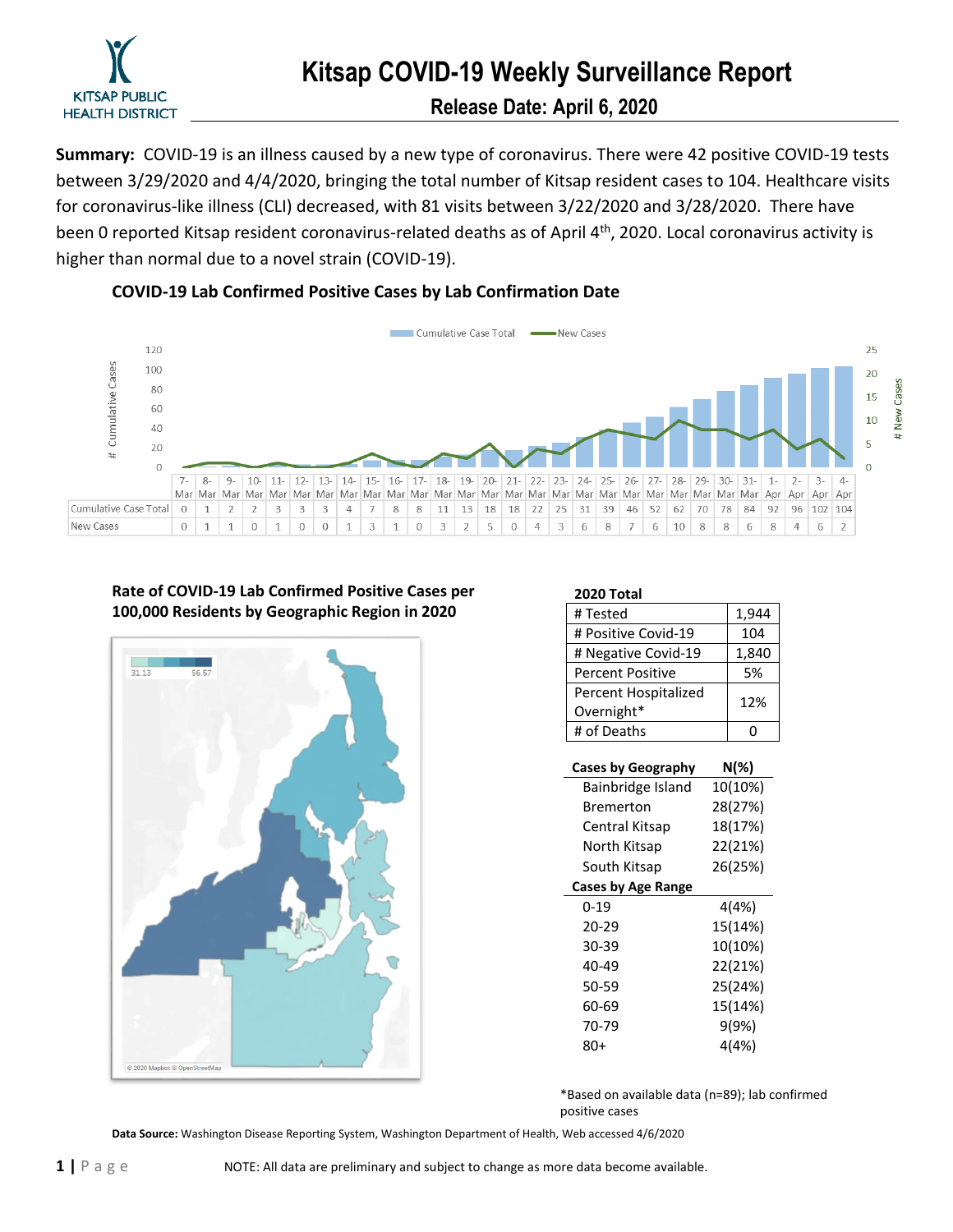

**Release Date: April 6, 2020**

#### **Syndromic Surveillance for Coronavirus-Like Illness (CLI)**

CLI visits are primary, urgent and emergency care visits for fever AND cough or difficulty breathing or shortness of breath, excluding cases diagnosed with influenza, and may not have a lab-confirmed novel coronavirus diagnosis. CLI visits could include visits for strains of coronavirus other than COVID-19 and other similar illnesses.





Jan Feb Feb Feb Mar Mar Mar Mar Week Starting

\*Areas with <10 visits not shown

© 2020 Mapbox © OpenStree

**Data Source:** National Syndromic Surveillance Program, Electronic Surveillance System for the Early Notification of Community-based Epidemics (ESSENCE), Version 1.22 (Fall 2019), accessed 4/6/2020**.** 

More information: For questions or comments about this report, please contact: [epi@kitsappublichealth.org](mailto:epi@kitsappublichealth.org)

- Kitsap Public Health District[: https://kitsappublichealth.org/CommunityHealth/CoronaVirus.php](https://kitsappublichealth.org/CommunityHealth/CoronaVirus.php)
- WA State COVID-19 Website[: https://coronavirus.wa.gov/](https://coronavirus.wa.gov/)

Dec Jan Jan Jan 

- Washington Department of Health COVID-19 Website:<https://www.doh.wa.gov/Emergencies/Coronavirus>
- CDC Covid-19 Website[: https://www.cdc.gov/coronavirus/2019-ncov/index.html](https://www.cdc.gov/coronavirus/2019-ncov/index.html)
- World Health Organization Covid-19 Website:<https://www.who.int/emergencies/diseases/novel-coronavirus-2019>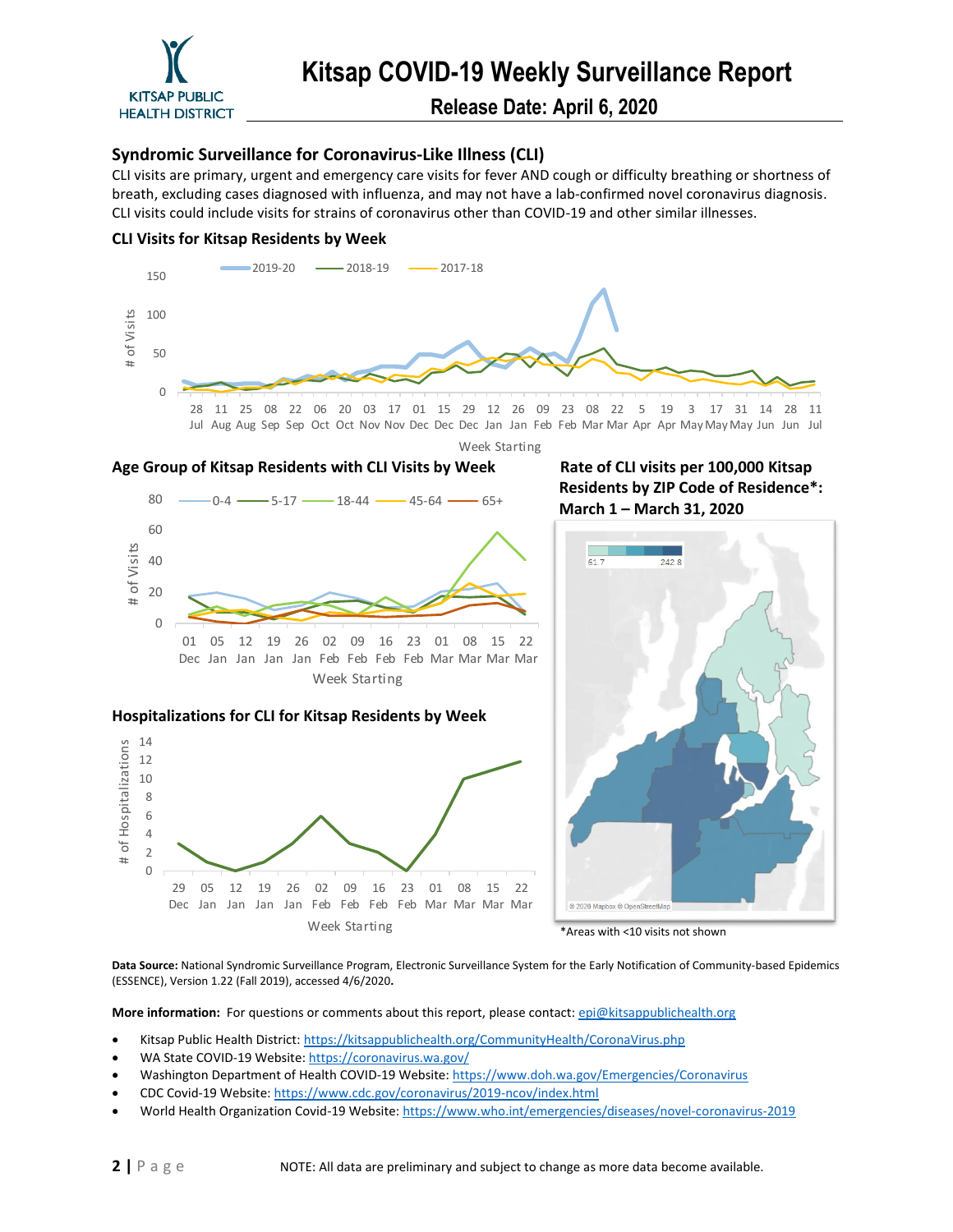

# **Guidance on Cloth Face Coverings from the Washington State Department of Health**

Washington State is currently experiencing significant community-based transmission of COVID-19. Recent information suggests that a significant portion of persons with COVID-19 may not have any symptoms, and even those who do have symptoms can transmit the infection before showing signs of illness.

The Washington State Department of Health and the Centers for Disease Control and [Prevention](https://www.cdc.gov/coronavirus/2019-ncov/prevent-getting-sick/cloth-face-cover.html) now recommend that people wear cloth face coverings when they are in public settings where they cannot maintain 6 feet of distance from others. This might include trips to the grocery store, pharmacy, hardware store, health clinic or similar places.

**This recommendation is not a substitute for existing guidance to maintain 6-feet of physical distance from non-household members and performing frequent hand hygiene with soap and water or alcohol-based hand sanitizer. Wearing cloth face coverings will not prevent spread of COVID-19 without these other protective measures.** 

This is not a mandate that you must wear a face covering. It is considered an additional layer of protection.

## **Guidance**

Our best community and individual defense against COVID-19 is:

- Performing frequent hand hygiene,
- Avoiding touching eyes, nose and mouth with unwashed hands,
- Avoiding being around sick people, and
- Practicing social distancing, especially by staying at home.

If you wear a face covering, wash your hands before and after touching and adjusting the mask.

It is critical that this guidance does not put increased demand on medical grade masks, such as N95 respirators and surgical masks. This guidance is for cloth face coverings only.

A strong health care delivery system and emergency response system is also an essential core defense to save lives when people do get ill.

## **FAQ**

### What is a cloth face covering?

A cloth face covering is fabric that covers the nose and mouth. It can be:

- A sewn mask secured with ties or straps around the head or behind the ears
- A piece of fabric tied around a person's head.
- Made from variety of materials, such as fleece, cotton or linen.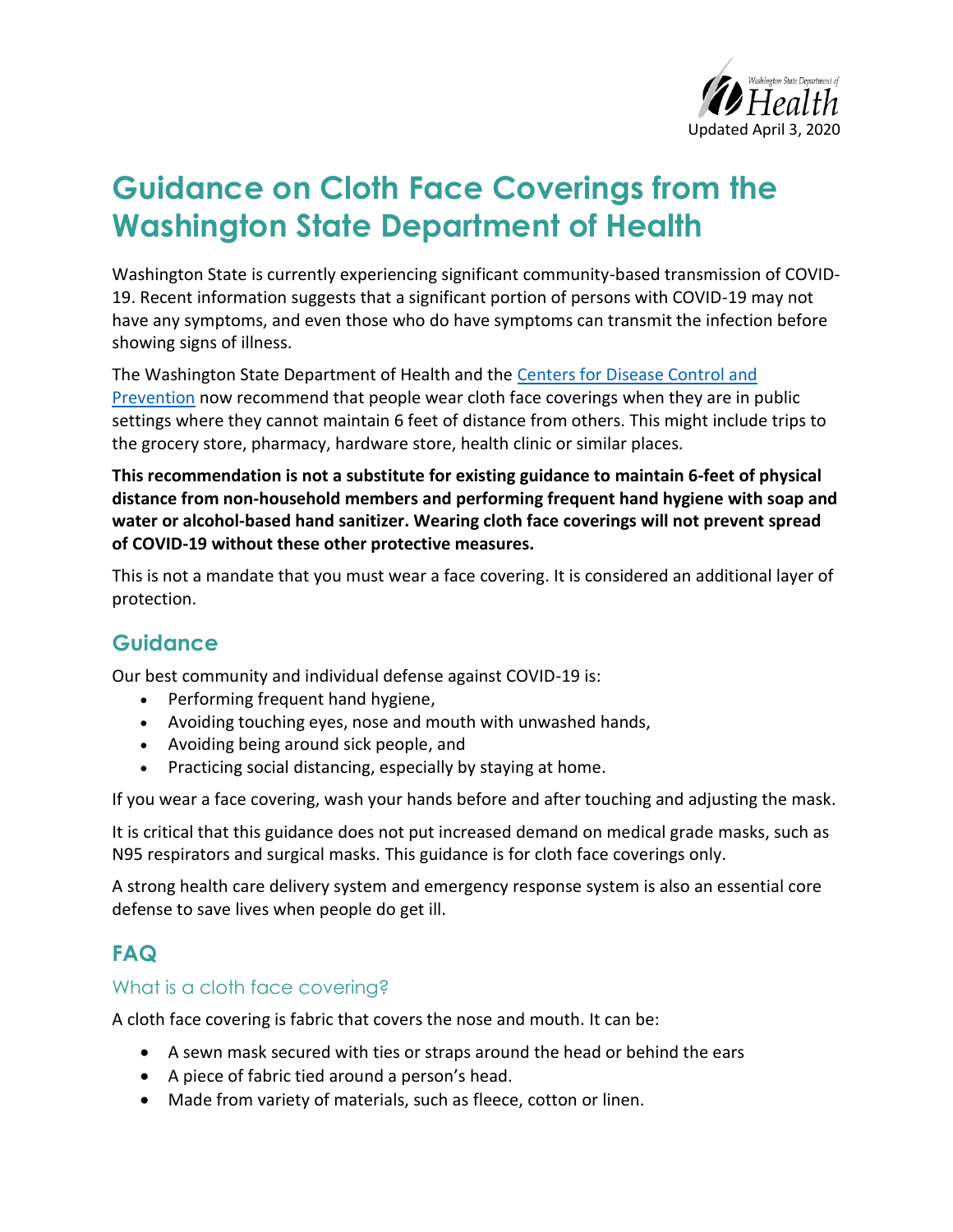Factory-made or made from household items such as scarfs, T-shirts or towels.

If you would like to sew your own mask, see [How to Sew a Face Mask](https://www.nytimes.com/article/how-to-make-face-mask-coronavirus.html) (New York Times) for step-by-step instructions.

## Do cloth face coverings prevent the spread of COVID-19?

There is limited evidence to suggest that use of cloth face coverings helps reduce disease transmission. However, they can reduce the release of infectious particles into the air when someone speaks, coughs, or sneezes, including someone who has COVID-19 but feels well. Cloth face coverings are not a substitute for physical distancing, washing your hands, and staying home when you are ill, but they may be helpful when combined with these measures.

### When should I wear a cloth face covering?

You may choose to wear a cloth face covering when you are in public for an essential activity, such as shopping at the grocery store. Wearing a cloth face covering does not eliminate the need for other preventive measures, such as washing hands and social distancing.

### How should I care for a cloth face covering?

Wash your cloth face covering frequently, ideally after each use, or at least daily. Masks should be washed with detergent and hot water and dried on a hot cycle. If you must re-wear your cloth face covering before washing, wash your hands immediately after putting it back on and avoid touching your face. Discard cloth face coverings that:

- No longer cover the nose and mouth
- Have stretched out or damaged ties or straps
- Cannot stay on your face
- Have holes or tears in the fabric

## **More COVID-19 Information and Resources**

Stay up-to-date on the [current COVID-19 situation in Washington,](https://www.doh.wa.gov/Emergencies/Coronavirus) [Governor Inslee's](https://www.governor.wa.gov/office-governor/official-actions/proclamations)  [proclamations,](https://www.governor.wa.gov/office-governor/official-actions/proclamations) [symptoms,](https://www.doh.wa.gov/Emergencies/NovelCoronavirusOutbreak2020/FrequentlyAskedQuestions#what-are-symptoms) [how it spreads,](https://www.doh.wa.gov/Emergencies/NovelCoronavirusOutbreak2020/FrequentlyAskedQuestions#spread) and [how and when people should get tested.](https://www.doh.wa.gov/Emergencies/NovelCoronavirusOutbreak2020/TestingforCOVID19) See our [Frequently Asked Questions](https://www.doh.wa.gov/Emergencies/NovelCoronavirusOutbreak2020/FrequentlyAskedQuestions) for more information.

The risk of COVID-19 is not connected to race, ethnicity or nationality. Stigma will not help to [fight the illness.](https://medium.com/wadepthealth/it-takes-all-of-us-to-reduce-stigma-during-disease-outbreaks-310db60dce29) Share accurate information with others to keep rumors and misinformation from spreading.

- [WA State Department of Health 2019 Novel Coronavirus Outbreak \(COVID-19\)](https://www.doh.wa.gov/emergencies/coronavirus)
- [WA State Coronavirus Response \(COVID-19\)](https://coronavirus.wa.gov/)
- Find Your [Local Health Department or District](https://www.doh.wa.gov/AboutUs/PublicHealthSystem/LocalHealthJurisdictions)
- [CDC Coronavirus \(COVID-19\)](https://www.cdc.gov/coronavirus/2019-ncov/index.html)
- [Stigma Reduction](https://www.doh.wa.gov/Emergencies/NovelCoronavirusOutbreak2020/StigmaReduction) Resources